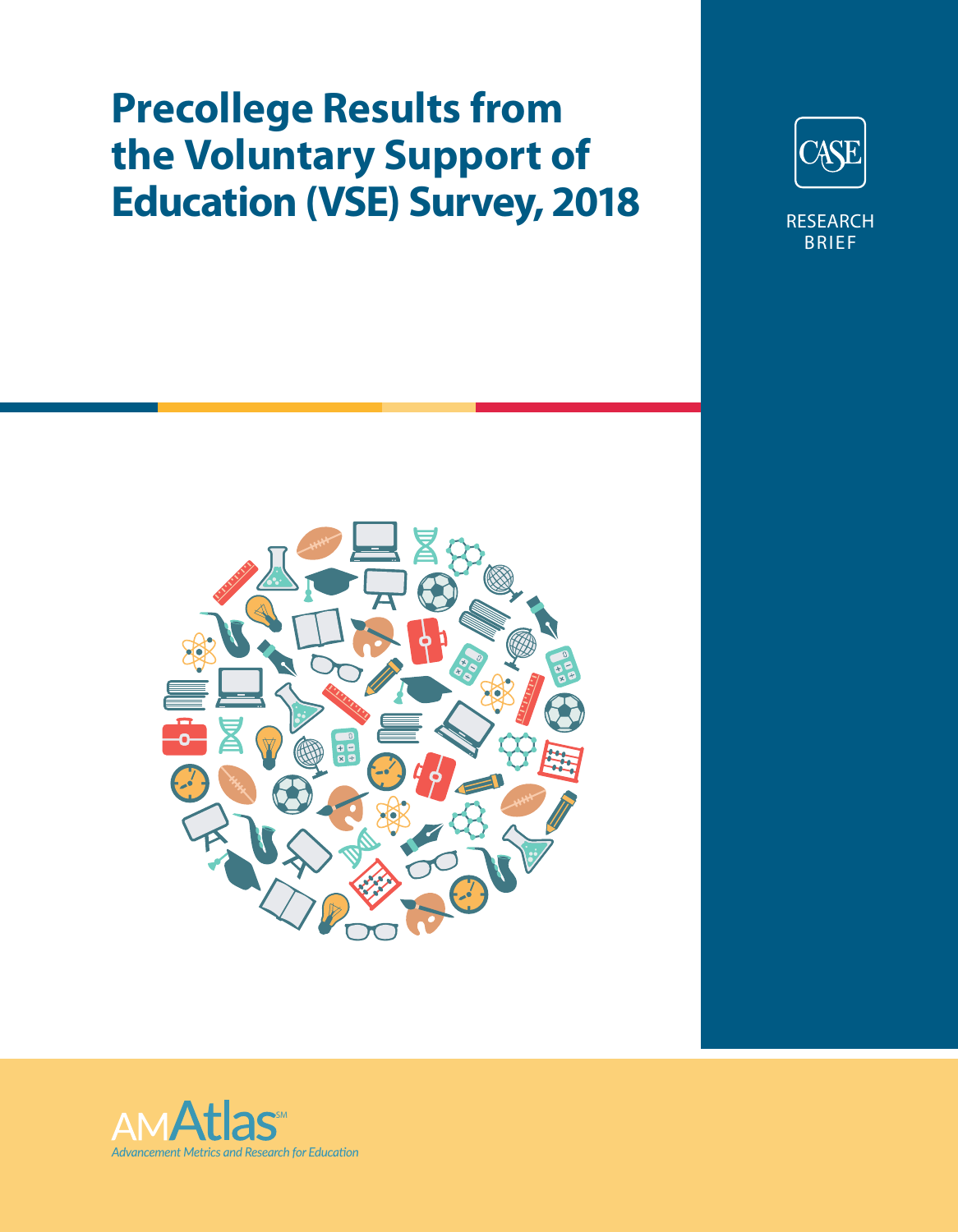# **CONTENTS**

| Growth In Support of Precollege Institutions Compared with Higher Education Institutions 6 |  |
|--------------------------------------------------------------------------------------------|--|
|                                                                                            |  |
|                                                                                            |  |

© 2019 Council for Advancement and Support of Education Original publication date: APRIL 2019

All rights reserved. No part of the material in this document may be reproduced or used in any form, electronic or mechanical, including photocopying, recording, posting or distributing, or by any information storage and retrieval system, without the written consent of the Council for Advancement and Support of Education.

Limit of Liability/Disclaimer: While the publisher has used its best efforts in preparing this document, it makes no representations or warranties with respect to the accuracy or completeness of the contents of this paper. No liability or responsibility of any kind (to extent permitted by law), including responsibility for negligence is accepted by the Council for Advancement and Support of Education, its servants or agents. All information gathered is believed correct at publication date. Neither the publisher nor the author is engaged in rendering legal, accounting or other professional services. If legal advice or other expert assistance is required, the services of a competent professional should be sought.

#### **ABOUT CASE**

CASE believes in advancing education to transform lives and society. As a global nonprofit membership association of educational institutions, CASE helps develop the communities of professional practice that build institutional resilience and success in challenging times. The communities include staff engaged in alumni relations, fundraising, marketing, student recruitment, stakeholder engagement, crisis communications and government relations. CASE is volunteer-led and uses the intellectual capital of senior practitioners to build capacity and capability across the world.

CASE has offices in Washington, D.C., London, Singapore and Mexico City. Member institutions include more than 3,700 colleges and universities, primary and secondary independent and international schools, and nonprofit organizations in 82 countries. CASE serves nearly 91,000 practitioners. For more information about CASE, please visit **www.case.org**.



**COUNCIL FOR ADVANCEMENT** AND SUPPORT OF EDUCATION®

London • Mexico City • Singapore • Washington, DC

Advancing education to transform lives and society.

# **AMAtlas**

**A global resource for educational advancement-related metrics, benchmarks and analytics, providing a comprehensive, data-rich resource for schools, universities and colleges.**

case.org/AMATLAS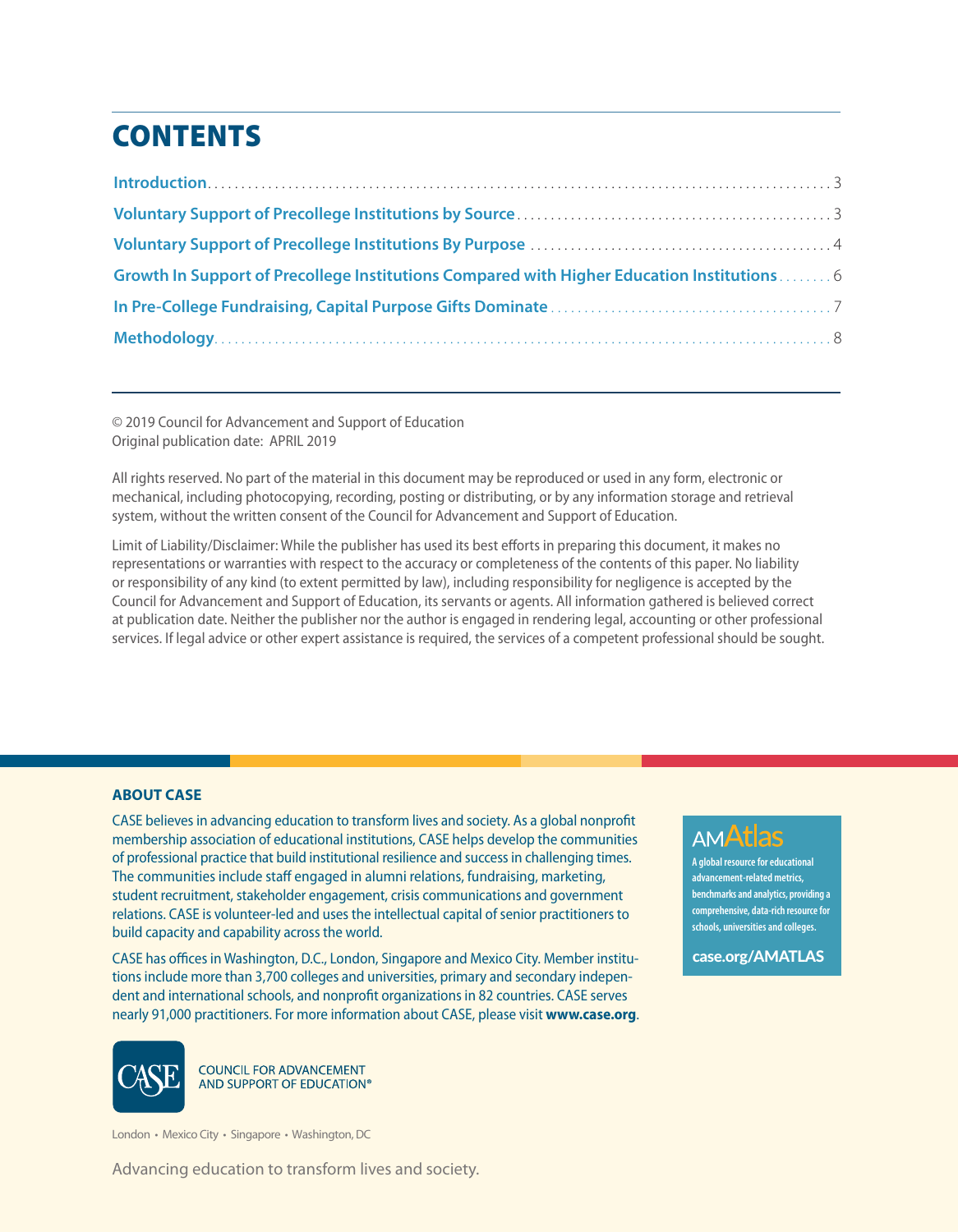### Introduction

In 2018, 110 precollege institutions replied to the Voluntary Support of Education (VSE) Survey. A core group of 101 replied in both 2017 and 2018. The core group of institutions reported significant increases in support from all sources and for most major purposes.

This report summarizes basic findings about precollege respondents' fundraising outcomes.

Detailed data at the institution level are available in CASE's Data Miner program, which is a member benefit.

CASE members who do not have accounts and would like one, should email vse@case.org and request an invitation. Non-member institutions may purchase a subscription. Inquire about subscriptions at the same email address.

### Voluntary Support of Precollege Institutions by Source

Alumni contributed 40.8 percent of the gifts to precollege survey respondents. Parents contributed another 25 percent. The dominance of these two donor types is consistent year-over-year.

Precollege fundraising is sharply focused on student education. Universities, in contrast, have programs with a wider reach. For example, they may have research labs, hospitals, and other programs that receive philanthropic funds. Foundations and corporations often find a fit between their philanthropic missions and these extra-educational programs.

Foundations also play a role in precollege fundraising, however. Just over 20 percent of respondents' gifts came from foundations. Nearly 70 percent of precollege foundation donors were classified by respondents as family foundations. In higher education about one-third of foundations are family foundations.

**Voluntary Support by Source as Reported by Precollege Survey Respondents, 2018**

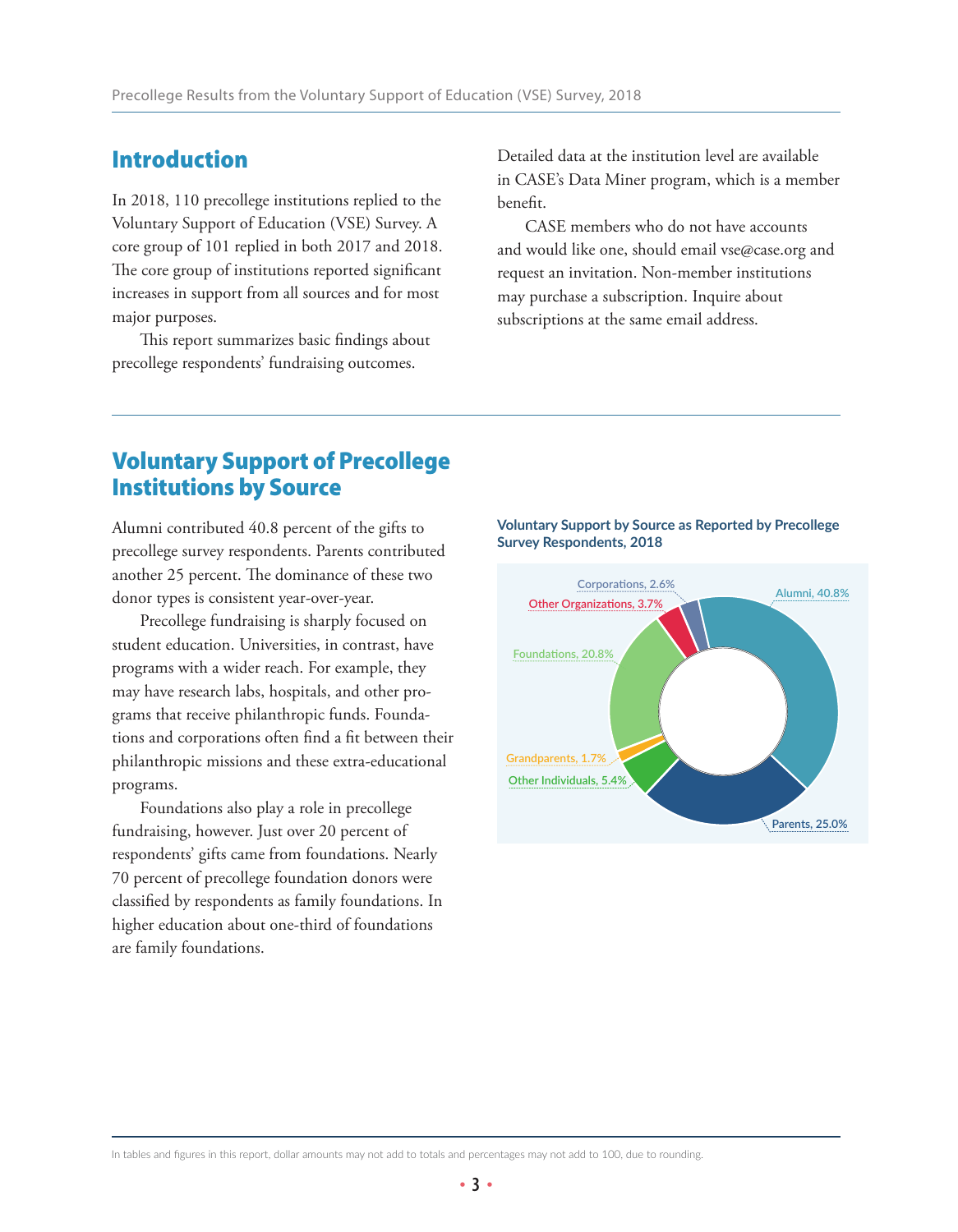All types of contributors gave more to precollege respondents in 2018. In 2017, personal gifts

increased, but gifts from corporations, foundations, and other organizations declined.

#### **Voluntary Support of Precollege Institutions by Source, 2017 and 2018** (Dollars in Thousands)

|                                     | <b>All Institutions Reporting</b> |          |                                       |             |          |                                                            |                        | <b>Core Group</b>                   |
|-------------------------------------|-----------------------------------|----------|---------------------------------------|-------------|----------|------------------------------------------------------------|------------------------|-------------------------------------|
|                                     | 2017                              |          |                                       |             |          |                                                            |                        |                                     |
| Source of Support                   | Amount                            | of Total | Percentage Average per<br>Institution | Amount      | of Total | Percentage Average per<br><i><u><b>Institution</b></u></i> | % Change<br>in Average | % Change in<br><b>Total Support</b> |
| Alumni                              | \$436,816                         | 38.1     | \$3,866                               | \$502,647   | 40.8     | \$4,569                                                    | 18.2                   | 21.1                                |
| Parents                             | 282,717                           | 24.7     | 2,502                                 | 307,629     | 25.0     | 2,797                                                      | 11.8                   | 13.3                                |
| Grandparents                        | 16.897                            | 1.5      | 150                                   | 21,200      | 1.7      | 193                                                        | 28.9                   | 36.2                                |
| Other Individuals                   | 85,618                            | 7.5      | 758                                   | 66,735      | 5.4      | 607                                                        | $-19.9$                | 22.7                                |
| Corporations                        | 32,008                            | 2.8      | 283                                   | 32.496      | 2.6      | 295                                                        | 4.3                    | 7.3                                 |
| <b>Foundations</b>                  | 250,909                           | 21.9     | 2,220                                 | 256,072     | 20.8     | 2,328                                                      | 4.8                    | 7.0                                 |
| <b>Other Organizations</b>          | 40,036                            | 3.5      | 354                                   | 46.099      | 3.7      | 419                                                        | 18.3                   | 18.9                                |
| <b>Total All Sources</b>            | \$1,145,001                       | 100.0    | \$10,133                              | \$1,232,878 | 100.0    | \$11,208                                                   | 10.6                   | 15.8                                |
| Number of institutions<br>reporting |                                   |          | 113                                   |             |          | 110                                                        |                        | 101                                 |

# Voluntary Support of Precollege Institutions By Purpose

As is often the case, contributions for capital purposes rose more than did gifts for current operations among the VSE independent school survey respondents. While deferred gift income declined, the category is so small that modest changes in amounts result in large percentage-change figures.

In addition to newly established deferred gifts and loan funds, capital purposes include property, buildings, and equipment as well as gifts to endowments. Both rose strongly in 2018. Gifts for or of property, buildings, and equipment increased 34.3 percent, the strongest increase of any of the broad purposes of gifts covered in the survey.

Notably, in 2018, gifts to endowment with no restrictions on income rose 18.4 percent, while gifts to endowment, income restricted, rose a more-modest 4.6 percent. This finding also applies to higher education institutions. Gifts to endowment, unrestricted, rose 48.4 percent, while gifts to endowment, restricted, rose 10.4 percent among a core group of 871 institutions that replied in 2017 and 2018.

As was the case for deferred gifts, the dollar amount of unrestricted endowment gifts is small, and, therefore, a small change in amount produces a large percentage change. That said, it is not common for the growth in gifts to endowment, unrestricted, to exceed that of gifts to endowment, restricted.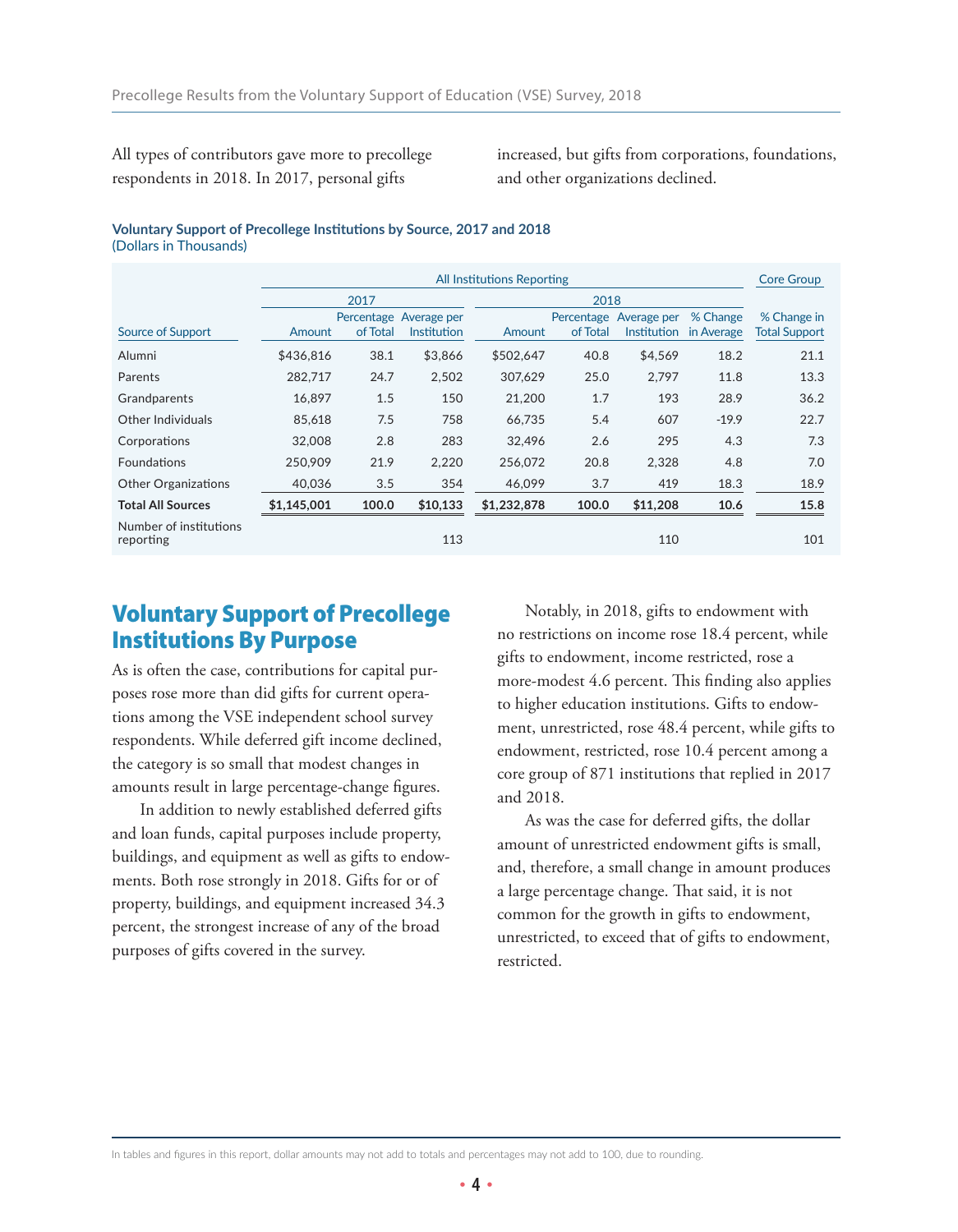#### **Voluntary Support of Precollege Institutions by Purpose, 2017 and 2018** (Dollars in Thousands)

|                                          | All Institutions Reporting |          |                        |             |            |                    |            | <b>Core Group</b>    |
|------------------------------------------|----------------------------|----------|------------------------|-------------|------------|--------------------|------------|----------------------|
|                                          |                            | 2017     |                        |             | 2018       |                    |            |                      |
|                                          |                            |          | Percentage Average per |             | Percentage | Average per        | % Change   | % Change in          |
| <b>Purpose of Support</b>                | Amount                     | of Total | Institution            | Amount      | of Total   | <b>Institution</b> | in Average | <b>Total Support</b> |
| <b>Current Operations</b>                |                            |          |                        |             |            |                    |            |                      |
| Unrestricted                             | \$282,618                  | 24.7     | \$2,501                | \$271,421   | 22.0       | \$2,467            | $-1.3$     | 2.5                  |
| Restricted                               | 88,168                     | 7.7      | 780                    | 94,910      | 7.7        | 863                | 10.6       | 9.9                  |
| Total                                    | \$370,786                  | 32.4     | \$3,281                | \$366,330   | 29.7       | \$3,330            | 1.5        | 4.3                  |
| <b>Capital Purposes</b>                  |                            |          |                        |             |            |                    |            |                      |
| Deferred Gifts                           | \$38,066                   | 3.3      | \$337                  | \$11,049    | 0.9        | \$100              | $-70.2$    | $-44.1$              |
| Property, Buildings,<br>and Equipment    | 420,261                    | 36.7     | 3,719                  | 537,227     | 43.6       | 4,884              | 31.3       | 34.3                 |
| Fndowment:<br><b>Income Unrestricted</b> | 66,769                     | 5.8      | 591                    | 72,003      | 5.8        | 655                | 10.8       | 18.4                 |
| Endowment:<br><b>Income Restricted</b>   | 249,118                    | 21.8     | 2,205                  | 246,162     | 20.0       | 2,238              | 1.5        | 4.6                  |
| Loan Funds                               | 1                          | 0.0      | $\Omega$               | 106         | 0.0        | 1                  | $\ast$     | $*$                  |
| Total                                    | \$774,216                  | 67.6     | \$6,851                | \$866,547   | 70.3       | \$7,878            | 15.0       | 21.3                 |
| <b>Total All Purposes</b>                | \$1,145,001                | 100.0    | \$10,133               | \$1,232,878 | 100.0      | \$11,208           | 10.6       | 15.8                 |
| Number of Institutions<br>Reporting      |                            |          | 113                    |             |            | 110                |            | 101                  |

\*Values are too low to generate meaningful percentages.

In tables and figures in this report, dollar amounts may not add to totals and percentages may not add to 100, due to rounding.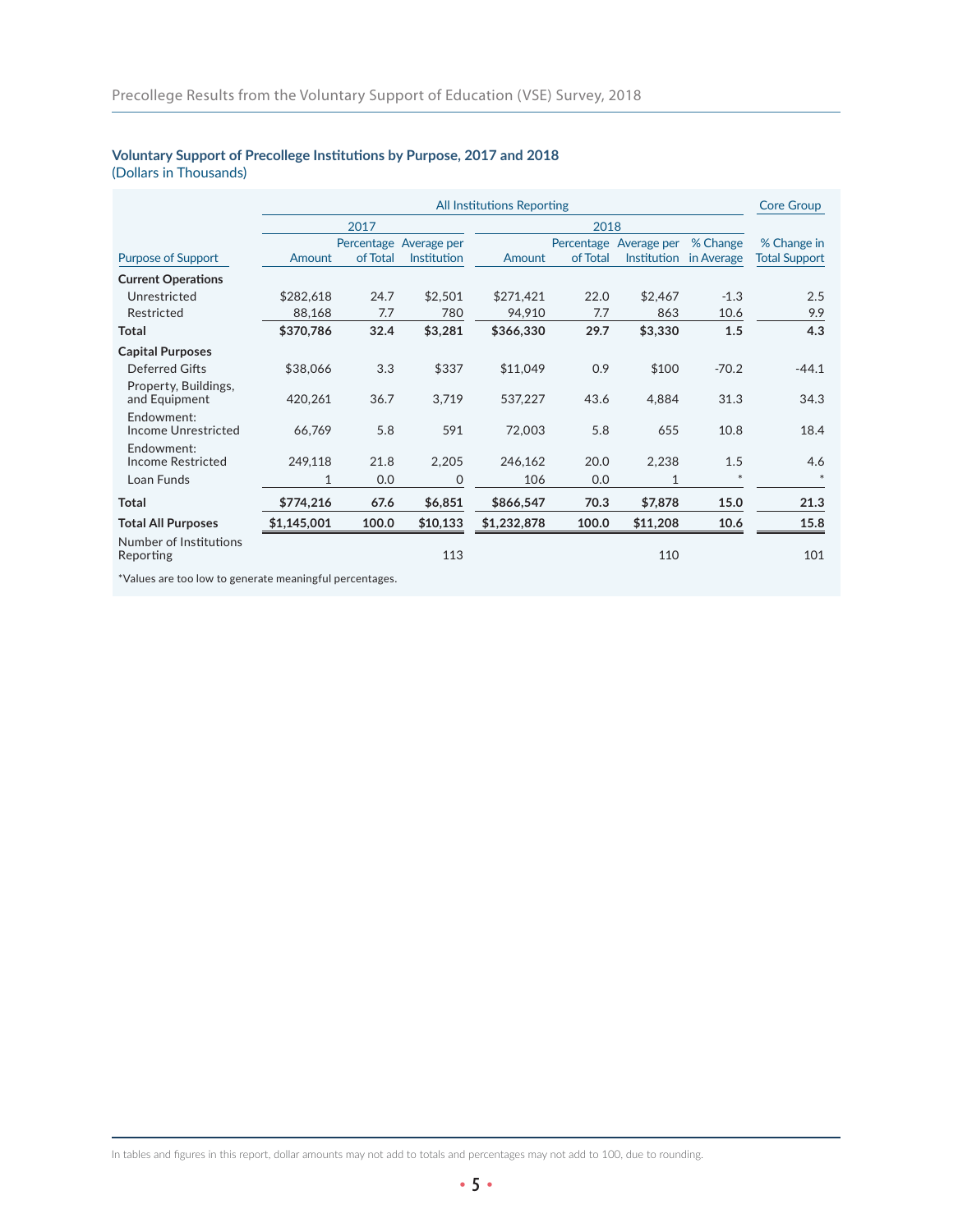# Growth In Support of Precollege Institutions Compared with Higher Education Institutions

The average amount each responding precollege institution raised increased in most years. Capital purpose support is primary in precollege fundraising, though there is a steady and even growth in annual fund contributions as well.

**Average Contributions per Reponding Precollege Institution, 1998–2018** (Dollars in Millions)



In contrast to precollege fundraising, higher education institutions raise more for current operations than for capital purposes.





In tables and figures in this report, dollar amounts may not add to totals and percentages may not add to 100, due to rounding.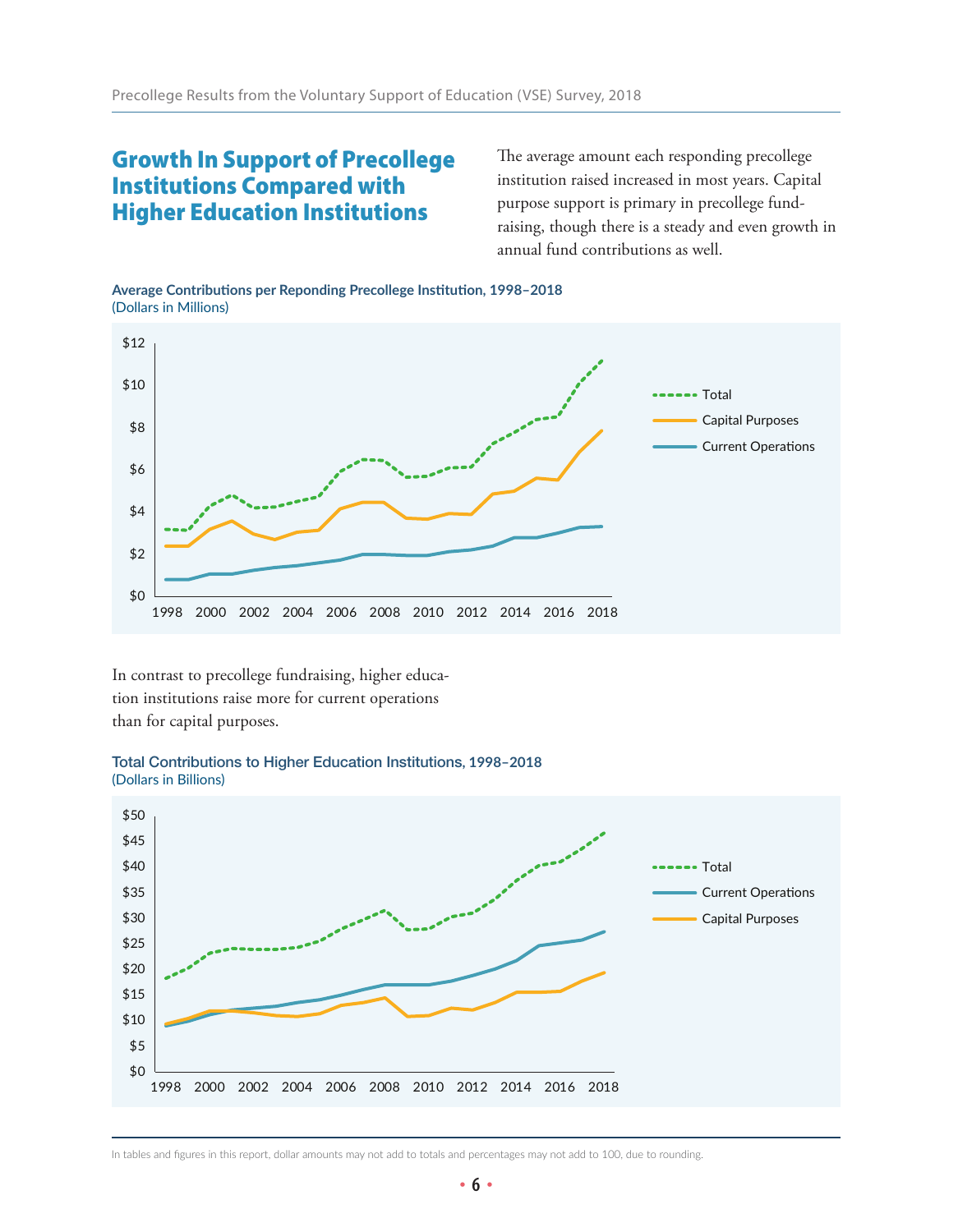# In Pre-College Fundraising, Capital Purpose Gifts Dominate

gifts exceed current operations gifts in precollege fundraising, the difference between the two types of support in gifts to precollege institutions is larger.

The following two charts depict this contrast as well. They show that, not only do capital purpose







**Contributions for Current Operations and Capital Purposes to Higher Education Institutions, 1998–2018**

In tables and figures in this report, dollar amounts may not add to totals and percentages may not add to 100, due to rounding.